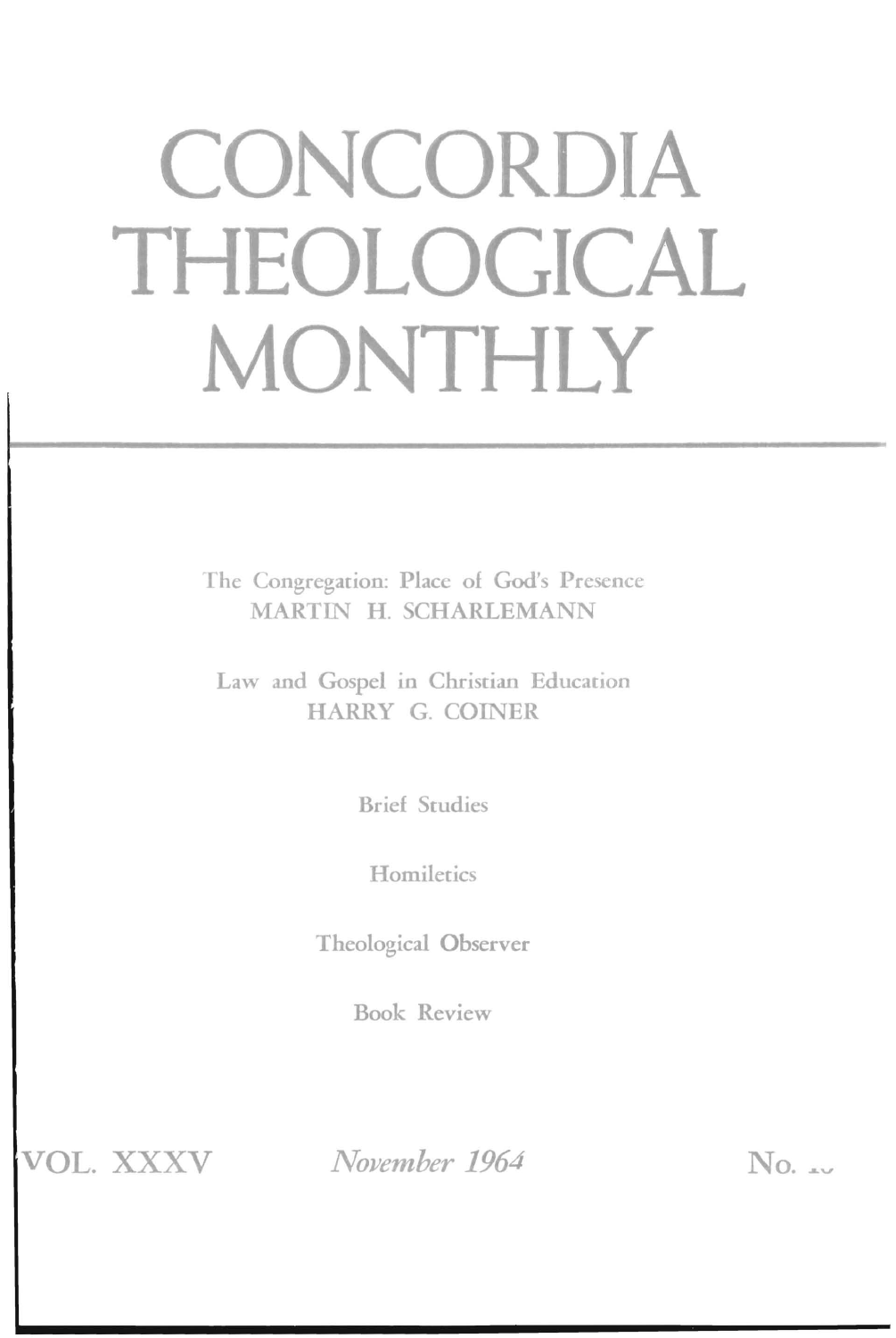# THEOLOGICAL OBSERVER

#### BRIEF ITEMS FROM THE NATIONAL LUTHERAN COUNCIL

#### LCA APPROVES UNIFORM COMMUNION PRACTICES

Pittsburgh. - Private confession and absolution before Holy Communion won qualified approval from the Lutheran Church in America at its second biennial convention here.

Adopting a statement on uniform Communion practices, delegates agreed that "opportunity for private confession and absolution should be afforded in every parish," but deleted a further recommendation that "our people should be increasingly encouraged to avail themselves of it."

The Lutheran reformers of the 16th century, it was noted, abolished compulsory private confession and absolution, but "retained it and commended it highly as a voluntary discipline."

The LCA book of worship, "The Occasional Services," has a formal provision for private confession and absolution which states that "persons who are burdened in conscience on account of sin may seek the personal ministration of the pastor before the Holy Communion, or at any other time."

On other aspects of the Lord's Supper the statement made the following observations:

Use of either leavened or unleavened bread is suitable, although the use of wafers has "certain obvious practical advantages."

Use of wine is preferred, since the use of unfermented grape juice "is not in the historic tradition of the church and should be discouraged."

Although the chalice or common cup is "still the vessel preferred by many," the use of prefilled glasses is "equally permissible,"

**but the use of individual paper or plastic**  cups is "inappropriate."

While "much may be said" for the present custom of receiving Communion by "tables" which are dismissed as groups with the blessing, attention is called to the practice of continuous Communion which provides for a single pronouncement of the blessing after all present have received the sacrament. In continuous adminstration, the communicant comes to the altar, receives the elements and, as he leaves, is immediately replaced by another communicant.

A trend, not only in LCA parishes, but throughout the Christian church in almost every land, toward more frequent celebration of the Lord's Supper is "in keeping with both primitive Christian and early Lutheran practice" and is to be encouraged.

A policy of uniform Communion practices is desirable, the statement said, because of the increase in population mobility.

"The church is no longer related to a relatively stable society," it pointed out. "Because the church is the people of God, *it*  must reexamine the relationship of its traditional forms and practices to the constantly changing social patterns in which the people live and move."

Uniform Communion practices, the statement added, would alleviate the confusion that often results when persons move to another area and are confronted with different ecclesiastical manners in the same church.

"For this reason," it said, "the church will do well to seek a basic uniformity of Communion practice among its several parishes."

The 13-page statement entitled "Sacrament of the Altar and Its Implications" was prepared by a special committee and is intended as a guide for the 3,227,000-member LCA's 6,200 congregations.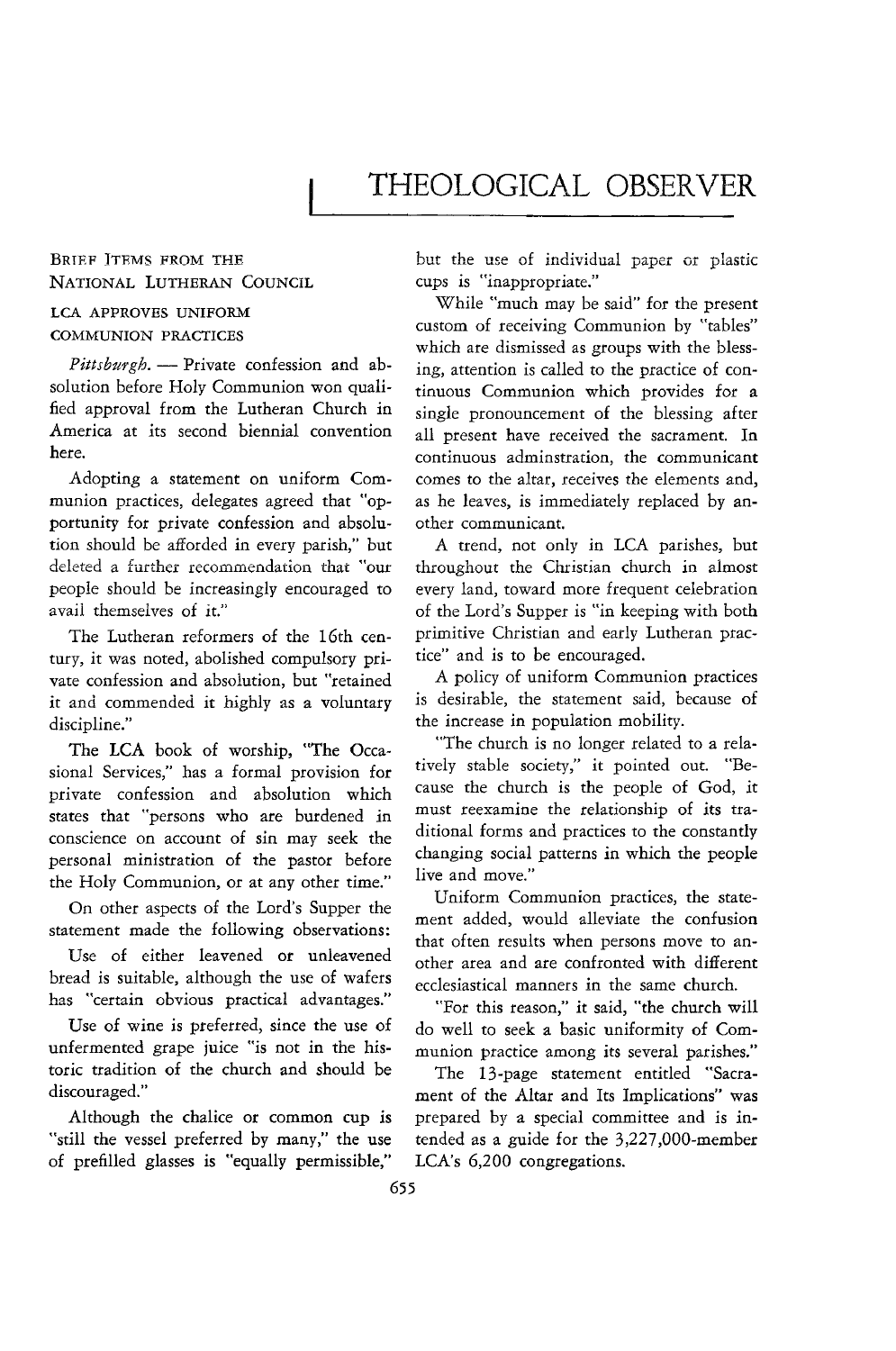### LCA STATEMENT ON FAMILY ENDORSES BIRTH CONTROL

Pittsburgh. - The position of the Lutheran Church in America on marriage, divorce, remarriage, and birth control was defined in a statement endorsed here by the denomination's second biennial convention.

Entitled "A Statement on Marriage and Family," the 13-point document, prepared by the LCA's Board of Social Ministry, approves birth control where it is spiritually and economically necessary.

The statement stressed that "irresponsible conception of children up to the limit of biological capacity and selfish limitation of the number of children are equally detrimental."

But it added that married couples should plan their parenthood "in accordance with their ability to provide for their children and carefully nurture them in fullness of Christian faith and life."

"The health and welfare of the motherwife should be a major concern in such decisions," the statement said. "Choice as to means of conception control should be made upon professional medical advice."

The document is intended as a guide to the LCA's members, pending further action at the church's 1966 biennial convention in Kansas City, Mo. During the 8-day convention, the delegates also:

Adopted a statement calling for an end to commercialism in the church because it "vitiates the clear relationship between the giving of the Christian and the mission of the church . . . and creates a false image of the church."

Ratified proposed standards of acceptance into and continuance in the LCA's ministry, including a statement that clarified constitutional provisions against membership of the church's ministers in so-called secret societies. It sets forth that "no minister of this church shall be or become a member of a group which because of its oath of secrecy makes it

impossible for the church to determine if its teachings and ceremonies 'are consistent with what the Lord has given solely to His church: "

Authorized the president to appoint a commission of 15 members to make a comprehensive study of the doctrine of the ministry for report to the 1966 convention.

Approved a statement declaring that little of religious value had been lost in the Supreme Court's ban on prayer and Bible reading in public schools.

Received a report from the Board of Parish Education which urged support of the nation's public schools and discouraged the starting of parochial schools.

Approved a "master plan" that provides for the merger and/or relocation of several of the LCA's 10 theological seminaries.

Were told by the Board of College Education and Church Vocations that \$2,546,568 had been given to help support the LCA's 25 church-related colleges in the U. S. and Canada in 1963.

Heard from the Board of World Missions that a critical need exists for missionary personnel to serve in the LCA's 11 missions in Africa, Asia, and South America.

Assured a 2-year \$45 million church expansion program by authorizing the Board of American Missions to borrow up to \$7 million. The funds will be used to enter 215 fields, organize nearly 200 new congregations, and erect 320 new church buildings.

Elected 38 clergymen and 38 laymen to fill vacancies on the Executive Council, the Court of Adjudication, and eight boards of the church.

Asked the Executive Council to consider the use of voting machines or other mechanical devices in the conduct of elections at the next biennial convention, to replace the present paper ballots.

Instructed the Executive Council to study the circumstances under which the ministry of an LCA congregation may be combined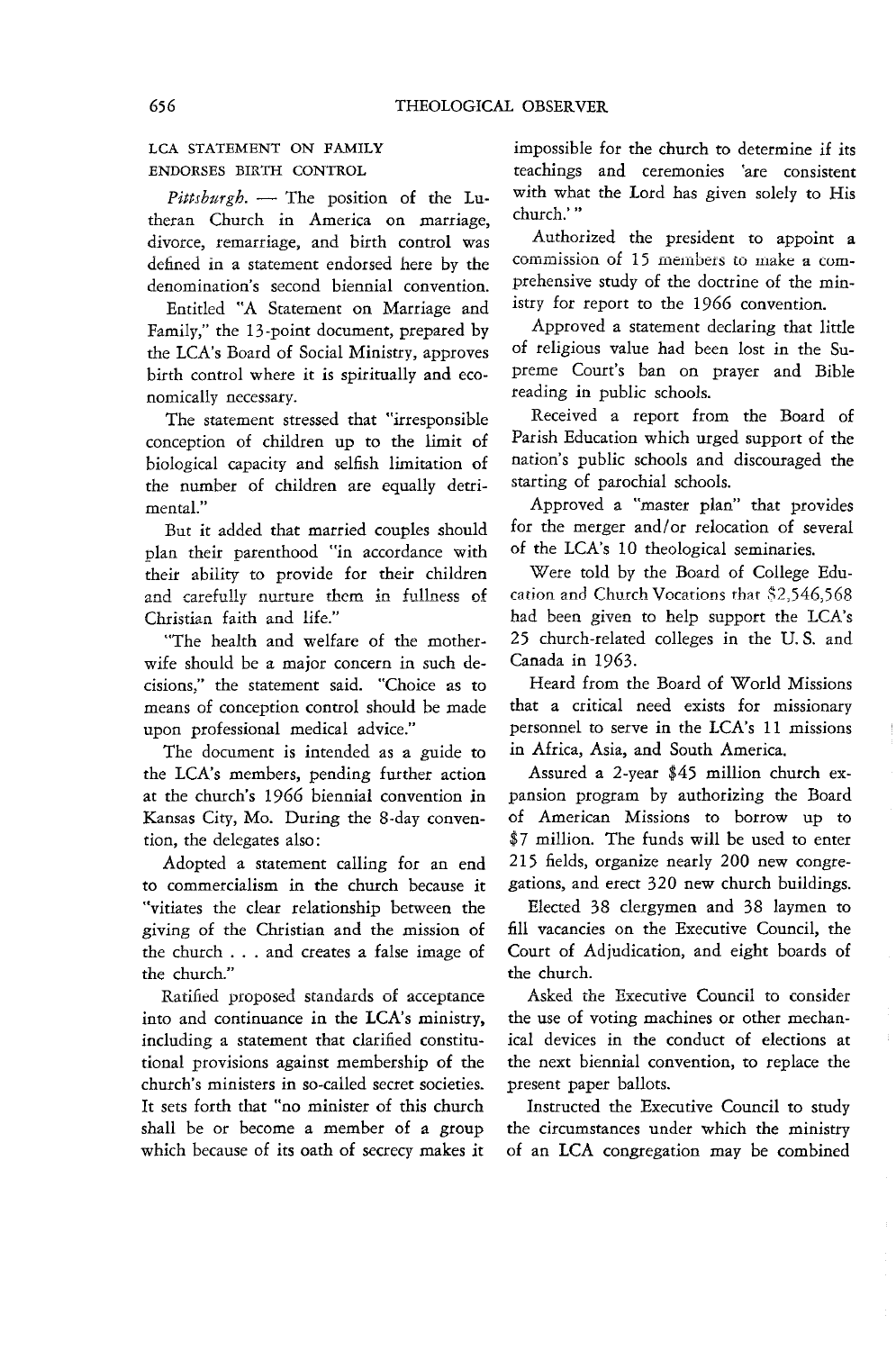with, or terminated in favor of, the ministry of another communion.

Referred to the Executive Council a recommendation that the Commission on Approaches to Unity undertake conversations with fellow Lutheran churches "with ail prudent speed."

Acted on numerous amendments to the approved constitutions for synods and congregations and to the LCA constitution and bylaws, most of the changes dealing with "housekeeping matters."

Approved a budget of nearly \$59 million for the next biennium.

Heard an address by Roman Catholic Bishop John J. Wright of Pittsburgh, the first prelate of his faith to address a Lutheran convention in North America.

Elected Dr. Malvin H. Lundeen to a 4-year term as secretary of the LCA, a post to which he was named for two years in 1962, when the LCA was constituted by merger of the Augustana, American Evangelical, Finnish Evangelical, and United Lutheran churches.

#### LCA DELEGATES DEBATE MEANING OF BLASPHEMY

Pittsburgh. - In prolonged debate on the race relations statement adopted here by the second biennial convention of the Lutheran Church in America, delegates became embroiled early in controversy over the meaning of blasphemy.

The introductory section of the statement recommended by the LCA's Board of Social Ministry quoted from the Prayer of the Church, normally a part of the liturgy at Sunday services in local congregations, to point up the evils of racism.

Quoting an optional petition in the prayer, the disputed sentence declared that "to stand before God and pray that He will 'take from us all hatred and prejudice' and then as a praying church to discriminate among men on any such sinful basis is an act of blasphemy."

Dr. Raymond D. Wood of Atlanta, Ga., president of the LCA's Southeastern Synod, moved to strike the phrase "an act of blasphemy" and insert in its place the words "a contradiction of this prayer."

Discrimination is "sinful," but describing it as "blasphemy" gives the impression it is an unpardonable sin, Dr. Wood said. "Let us be loving and kind and patient with one another and not condemn," he pleaded.

He told the convention that many of the Lutheran churches in Georgia, Alabama, Mississippi, and Tennessee, the territory of his synod, have opened their doors to all Christians and that "for many of our people God has taken their prejudice away." However, he added, "segregation no doubt will continue in many of our congregations."

Dr. George W. Forell, professor of Protestant theology at the State University of Iowa in Iowa City, defended the use of "blasphemy" in the statement as correct.

"Blasphemy," he said, "is using the name of God in vain. If I pray that I should be freed from prejudice and do not really want to be freed from prejudice, I am using God's name in vain and committing an act of blasphemy."

Further debate on the issue was marked by an attempt to amend Dr. Wood's amendment by adding the phrase "and an affront to God," but this was defeated. As finally adopted, the statement included the change advocated by Dr. Wood.

#### LCA HEARS ROMAN CATHOLIC BISHOP URGE JOINT CHURCH STUDIES

Pittsburgh. - A leading prelate of the Roman Catholic Church told a Lutheran gathering here that not only the Scriptures but also the writings of early church leaders should be the subject of joint study by Roman Catholic and Protestant theologians. The plea was voiced by the Most Rev.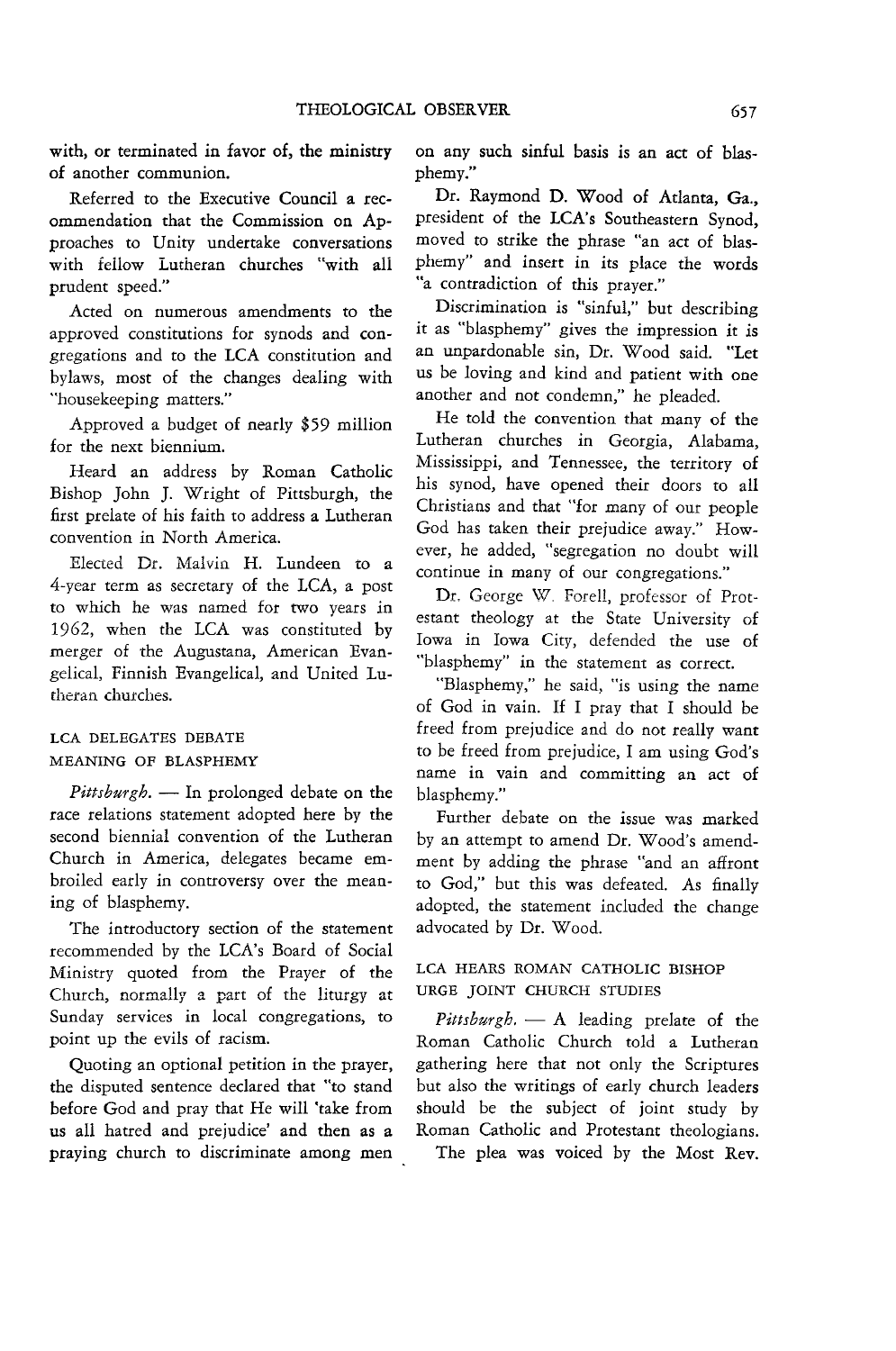John J. Wright, bishop of the Diocese of Pittsburgh, in greetings to the Lutheran Church in America at the opening business session of its second biennial convention.

Bishop Wright's appearance, before 700 delegates and several hundred visitors in the grand ballroom of the Hilton Hotel, marked the first time that a Roman Catholic prelate has addressed a Lutheran church convention in America.

In a 20-minute address Bishop Wright stressed his belief that "shared scholarly studies of the church fathers . . . might prove a providential restoration and enrichment of our common family heritage."

He said it would be "as if relatives too long estranged were happily to meet in the ancestral homes to which they had retained deep but, alas, divided loyalties and were again enjoying together treasures which they each remember with tender love, but, alas, separately."

Bishop Wright began by greeting the delegates as "dear brethren all in Christ," recalling, in a quotation from the late Pope John XXIII, a declaration of Saint Augustine.

Even though divided, St. Augustine said, Christians will cease to be brothers only when they cease to say the Lord's Prayer, that "Our Father," Bishop Wright added, "by which they commonly acknowledge Christ as their Elder Brother and God as their Father in heaven."

In a reference to the Reformation, the split with Roman Catholicism that established the Lutheran Church and Protestantism, he observed that he quoted St. Augustine "a little timidly and a little wistfully at a gathering of Lutherans."

"I have long tended to suspect that it was our separate readings of St. Augustine, much more than of Sacred Scripture," he said, "that intensified those theological divergences which widened into such mutual isolation after certain historical happenings that not one of us, as a Christian, can think of without tears, remorse, and affliction of spirit."

This was but one reason, he added, why "I venture the hope that the present universally welcomed renewal of mutual Scriptural interests and studies will be accompanied by a common effort at a fraternal revisiting of the ancient Latin and Greek church Fathers."

Bishop Wright asserted that "such a joint and filial revisiting with the church fathers, notably St. Augustine, for some second looks -long, searching and filled with great love - can only be approved of men and blessed by God."

He said the studies should be directed to the end that "we, who have a common Father and a common Elder Brother, in Jesus Christ, may recapture a common family feeling, . , ."

Bishop Wright voiced the hope that "whatever your Lutheran reservations about some Catholic developments in and since the 16th century, there must be some, please God many, Catholic developments and forms of witness which, as Christians, you admire fraternally and welcome gratefully."

"Certainly," he said, "there have been many gifts and graces in post-Reformation Lutheran history for which we Catholics should be deeply grateful, not only as Christians but even as humans."

As one of these, "far from the least and perhaps a happy symbol of all the others," the bishop cited Johann Sebastian Bach, whom he described as "the great Lutheran artist."

Bach, he said, "bore a profound, integrated, and masterful musical witness that was theological in its significance and salutary in its cultural influence."

Bishop Wright urged that Bach "may help keep us commonly aware and mutually appreciative of the faith that his music proclaims."

This faith, he said, is "the truth that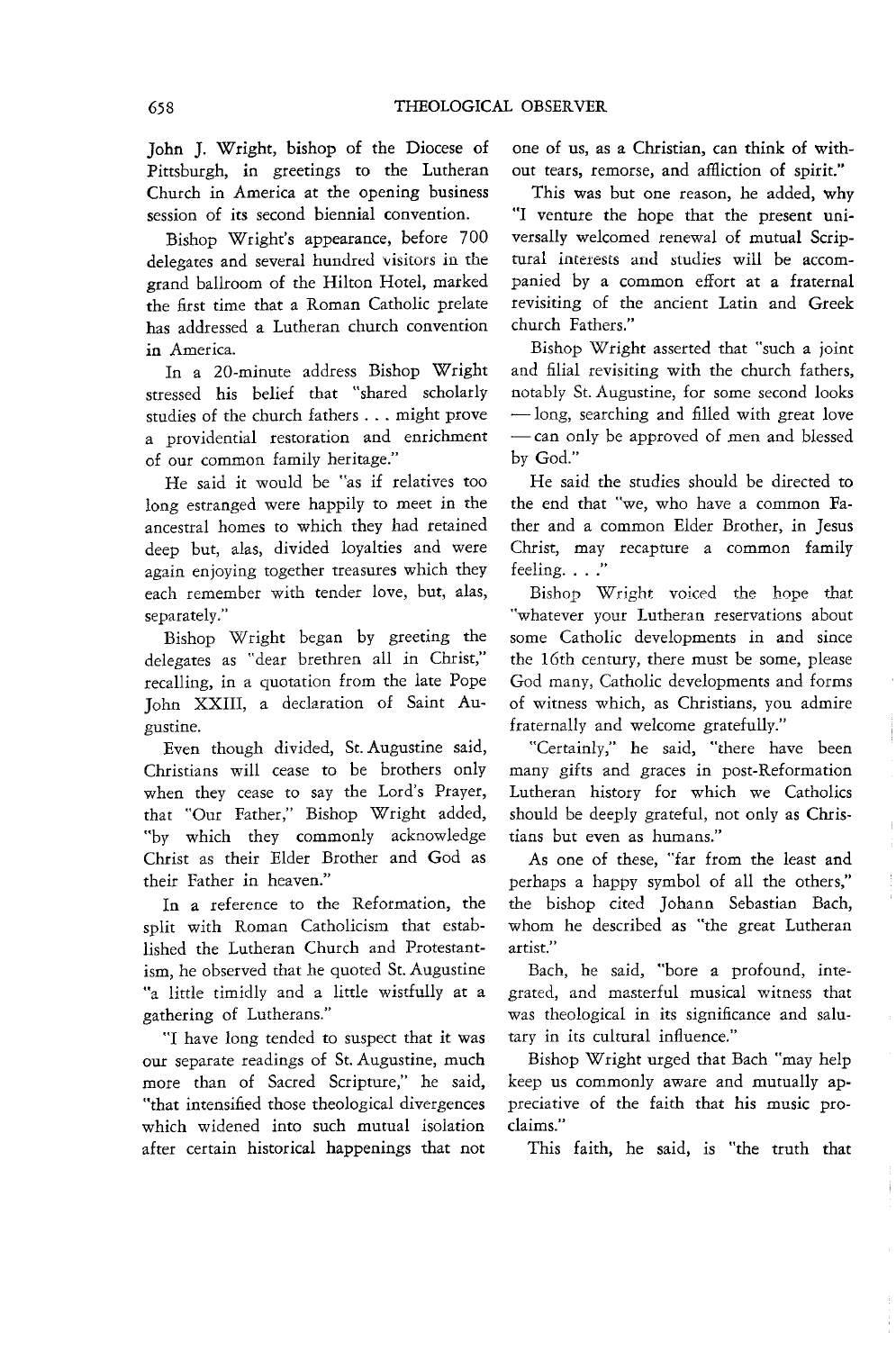Jesus is the heart of man's desiring, that God's glory must be the Alpha and Omega, the beginning and the end of all our ecumenical hopes and strivings."

"Thus will He help us do what both of us arc determined to do, keep the focus of our faith on the incarnate Son of God," he concluded.

# LUTHERAN SEES HISTORY OF ROMAN MASS ENTERING A NEW ERA

*Berlin.* - The Second Vatican Council marks the dividing line between two epochs in the history of Roman Catholic public worship and the Mass, the director of the Lutheran World Federation's Department of Theology declared here.

Dr. Vilmos Vajta, one of the observers of the LWF at the council sessions, said that "just as the Council of Trent  $(1545-63)$ **occasioned a new liturgical epoch within the** Roman rite, so the Second Vatican Council will doubtless have a comparable effect."

In a lecture at the Kirchliche Hochschule here, he stressed that the basic principles of the new liturgical constitution produced by the latter "bring the Tridentine (Trent) period to a conclusion."

The Council of Trent fixed the Roman Catholic position over against the distinctive emphases of the Protestant Reformation.

Dr. Vajta said that "every heir of the Reformation ... must rejoice" that the aspects of the liturgy now being underscored by the Roman Catholic Church "are precisely the elements which are fundamental for evangelical liturgical life."

Aspects he cited are "the renewal of the use of Scripture in the liturgy, the proclamation of the mighty acts of God, the active participation of the faithful in worship on the basis of their Baptism, and especially the restoration of Communion in the Eucharistic celebration."

He acknowledged that, whereas "Trent focused on dogmatic considerations regarding the Mass," the current council seeks to maintain dogmatic continuity and places its "renovations" on a pastoral plane.

Nevertheless he voiced confidence that "the old principle, 'the rule of prayer determines the rule of faith,' will surely once again prove to be valid."

The Hungarian-born theologian, now a Swedish citizen, expressed conviction that the kind of liturgical practice advocated by the Second Vatican Council "poses problems for [Roman] Catholic dogmatics which have not yet been solved." After citing some examples, he said, "The Gospel requires us to continue to raise these questions; but now they have become questions which are directed at [Roman] Catholic dogmatics by liturgical practice itself as this has been legislated by (the new) constitution.

"This provides a new basis for discussion between the churches."

The 46-year-old theologian's lecture here was one of his last before he leaves his LWF post in Geneva on Sept. 1 to become research professor of the Lutheran Foundation for Interconfessional Research at Strasbourg, France.

An alternate at the first session of the Vatican Council in 1962, he was one of the federation's regular delegate observers at the second session last year and will be again at the third session, opening on Sept. 14.

With respect to the necessity of having a congregation present to give meaning to a churchly act of worship, Dr. Vajta said the Vatican Council seems to have taken a theological position "according to which privately celebrated masses are still possible, but communal ones appear as most appropriate to the nature of the Mass."

"This," he commented, "represents a considerable difference, not only from Trent, but from more recent magisterial pronouncements. An approach is made to the congregational worship for which the Reformation strove. . . . It is possible to ask whether an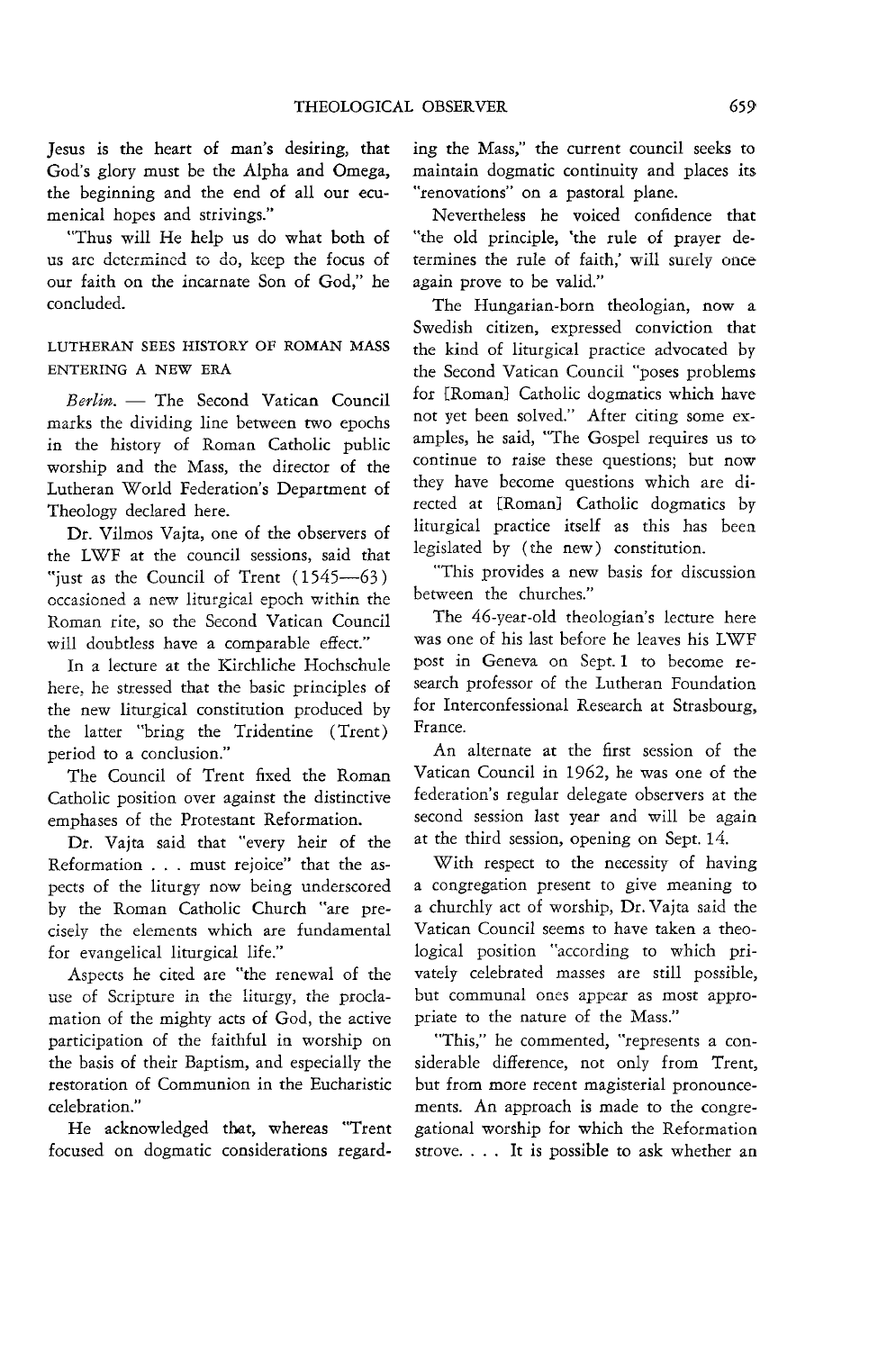epoch m the history of the Mass has come to an end."

# ELECT SOUTH DAKOTAN TO HEAD LUTHERAN LAYMEN'S LEAGUE

*Lincoln, Nebr.* - Robert W. Hirsch, a state senator from Tripp, S. Dak., was elected president of the 140,000-member international Lutheran Laymen's League here yesterday. The 38-year-old attorney succeeds Harry G. Barr, Fort Smith, Ark., who was ineligible for reelection.

Delegates approved a \$250,000 expansion of the league's headquarters building in St. Louis, a restructuring of its educational aid programs, and a revision of its bylaws. Houston, Tex., was chosen as the 1966 convention site and Milwaukee for 1967. Next year the league, sponsors of the international Lutheran Hour, will meet in Boston.

In other election results Ray Schnitzmeyer, 53-year-old banker from Hoffmann, Ill., was reelected as financial secretary. Named to the board of governors for the first time were Alvin W. Graef, Louisville, **Ky., Thomas D. IvlcDougall, Grand Porks,**  N. Dak., and Arthur R. Kohl, Van Nuys, Calif.

# LWF COMMISSION APPROVES JUSTIFICATION STATEMENT

Pullach, Germany. - Publication and distribution of a "contemporary statement" on the Lutheran doctrine of justification by faith was approved here by the Lutheran World Federation's Commission on Theology.

The action was taken during the commission's first meeting since it was reorganized at the federation's fourth assembly in Helsinki, Finland, late last summer. The sessions here were held July 29-Aug. 3.

The Helsinki assembly was unable to reach unanimous agreement on the wording of the statement on justification, known as Document No. 75, and referred it to the theology commission for refinement.

Before approving the statement, the commission discussed the document in detail, made a number of modifications described as minor in nature, and added a preface on its origin, its history at Helsinki, and the theological setting against which *it* is to be understood.

A report on the commission's work from 1958 to 1963 was prepared by the Rev. Jorg Rothermundt, a former assistant in the Department of Theology, and will be issued with the statement on justification.

The report, a commission member said, will serve as "further exposition" of the background of the document in the total study program of the old commission.

Commission members also adopted for its study program over the next six years the theme recommended by the Helsinki assembly - "The Quest for True Humanity and the Lordship of Christ."

The theme will be approached through four subthemes during the future, although its relation to the work of the next assembly depends upon decisions to be made by the LWF Executive Committee and the new sub*committee* on the assembly.

The next meeting of the 7 -member commission has been scheduled for June  $5-11$ , 1965, at a place to be determined in East Germany.

BRIEF ITEMS FROM THE LUTHERAN CHURCH - MISSOURI SYNOD

SYNODICAL CONFERENCE, ITS MISSIONS, WILL CONTINUE

*Ann Arbor, Mich.* - Representatives of two Lutheran bodies voted to continue the Lutheran Synodical Conference and to give responsibility for the conference's missionary enterprise in Nigeria and Ghana, West Africa, to the two church bodies. They are The Lutheran Church - Missouri Synod, with 2,683,876 members, and the Synod of Evangelical Lutheran Churches, with 20,464 members.